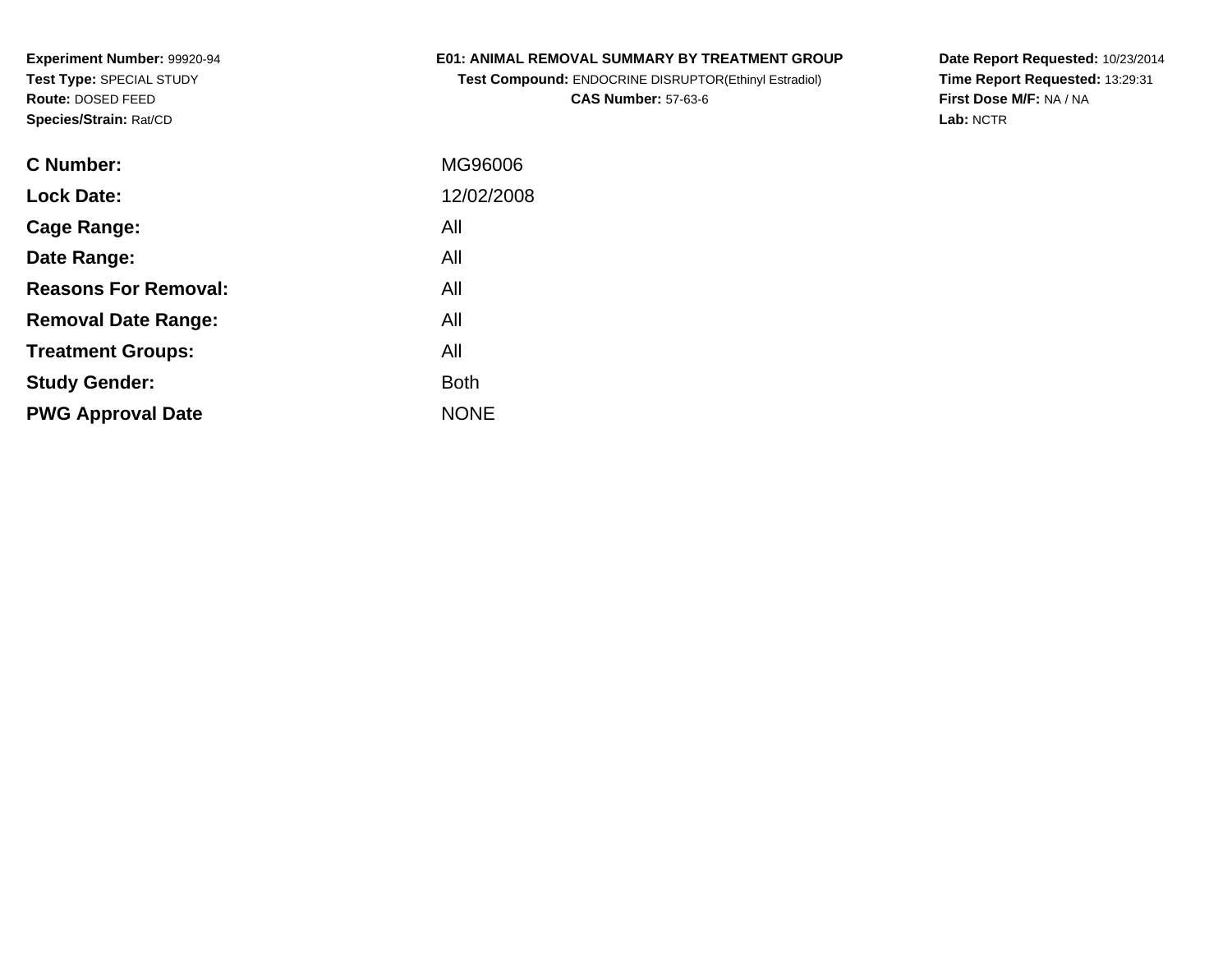## **E01: ANIMAL REMOVAL SUMMARY BY TREATMENT GROUP**

**Test Compound:** ENDOCRINE DISRUPTOR(Ethinyl Estradiol)

**CAS Number:** 57-63-6

|                         | <b>MALE</b>                         |                         |                              |
|-------------------------|-------------------------------------|-------------------------|------------------------------|
| <b>TREATMENT</b>        | <b>Moribund</b><br><b>Sacrifice</b> | <b>Natural</b><br>Death | Terminal<br><b>Sacrifice</b> |
| F <sub>1</sub><br>0PPB  | 9                                   | 8                       | 34                           |
| 2PPB<br>F <sub>1</sub>  | 13                                  | 6                       | 31                           |
| 10PPB<br>F <sub>1</sub> | 17                                  | 3                       | 30                           |
| 50PPB<br>F1             | 14                                  | 4                       | 32                           |
| F1/2PPB TO CTL          | 15                                  | 4                       | 31                           |
| F1/10PPB TO CTL         |                                     | 10                      | 33                           |
| F1/50PPB TO CTL         | 14                                  | 3                       | 33                           |
| <b>TOTAL</b>            | 89                                  | 38                      | 224                          |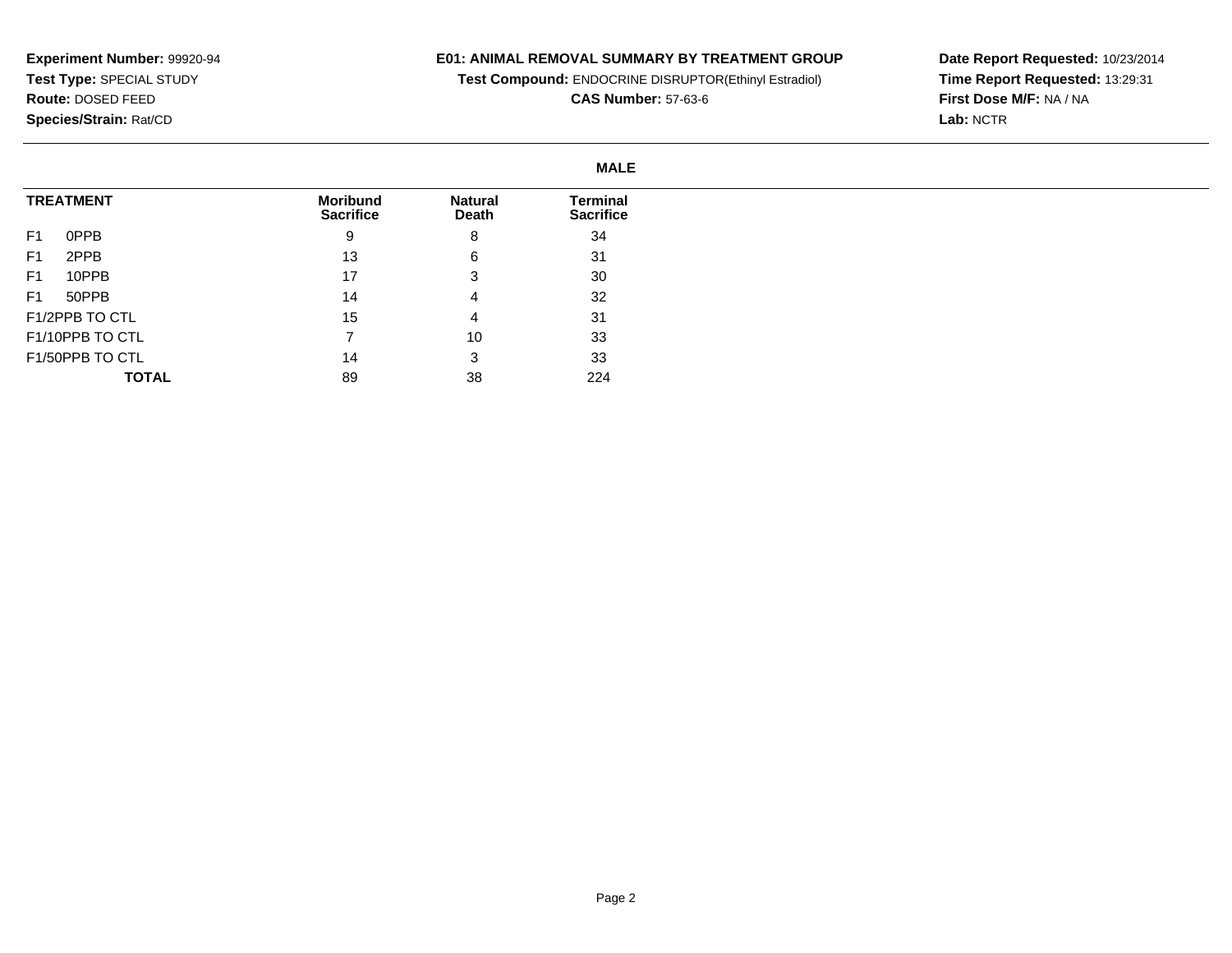#### **E01: ANIMAL REMOVAL SUMMARY BY TREATMENT GROUP**

**Test Compound:** ENDOCRINE DISRUPTOR(Ethinyl Estradiol)**CAS Number:** 57-63-6

\*\*\*END OF MALE DATA\*\*\*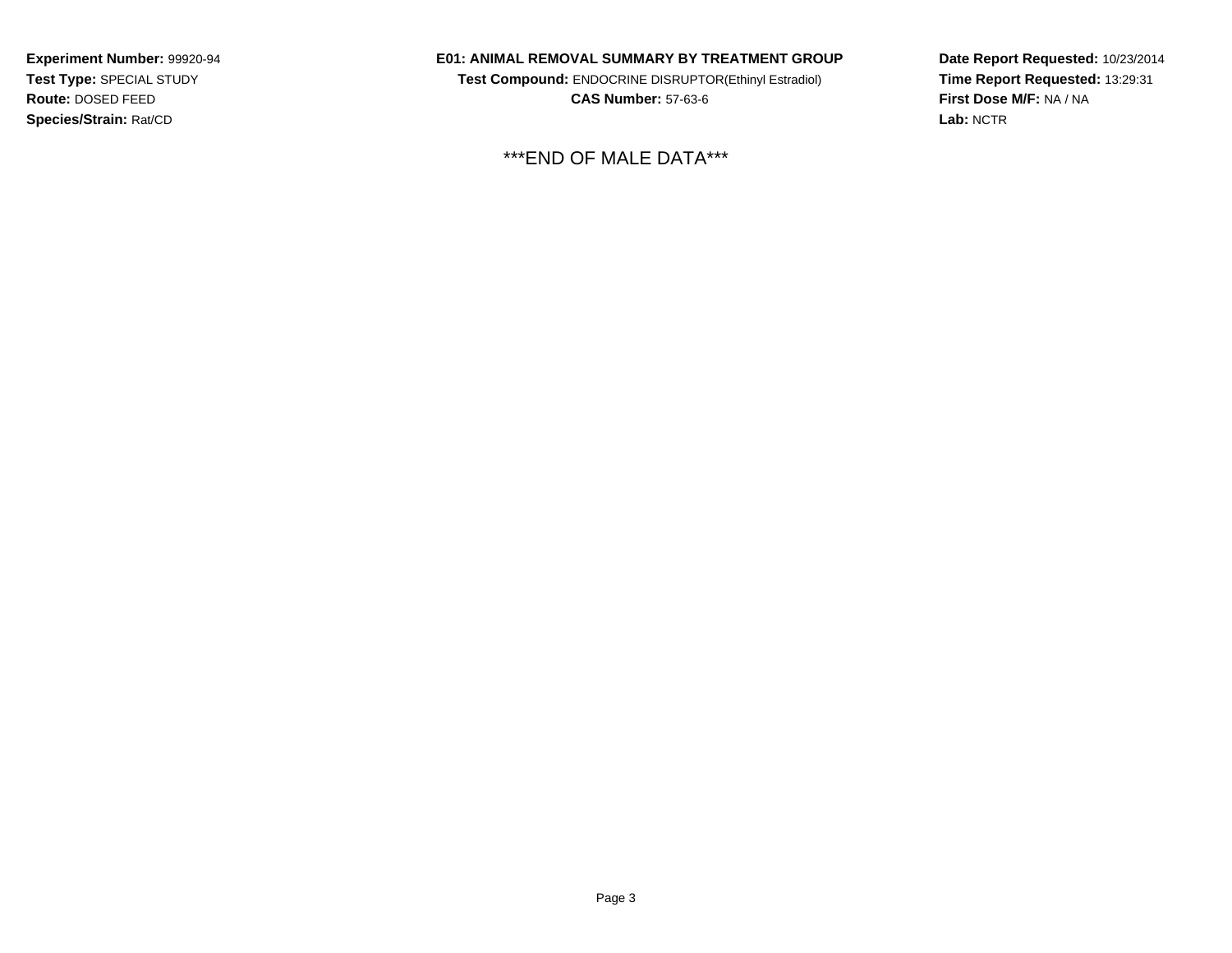## **E01: ANIMAL REMOVAL SUMMARY BY TREATMENT GROUP**

**Test Compound:** ENDOCRINE DISRUPTOR(Ethinyl Estradiol)

**CAS Number:** 57-63-6

**Date Report Requested:** 10/23/2014 **Time Report Requested:** 13:29:31**First Dose M/F:** NA / NA**Lab:** NCTR

#### **FEMALETREATMENT**F1 0PPB F1 2PPB F1 10 PPB F1 50 PPB F1/2PPB TO CTL F1/10PPB TO CTL F1/50PPB TO CTL **TOTALMoribund Sacrifice**25 22 28 17 27 27 22 168**Natural Death**0 5 3 8 7 1 6 30**Terminal Sacrifice**26 23 19 25 16 22 22153